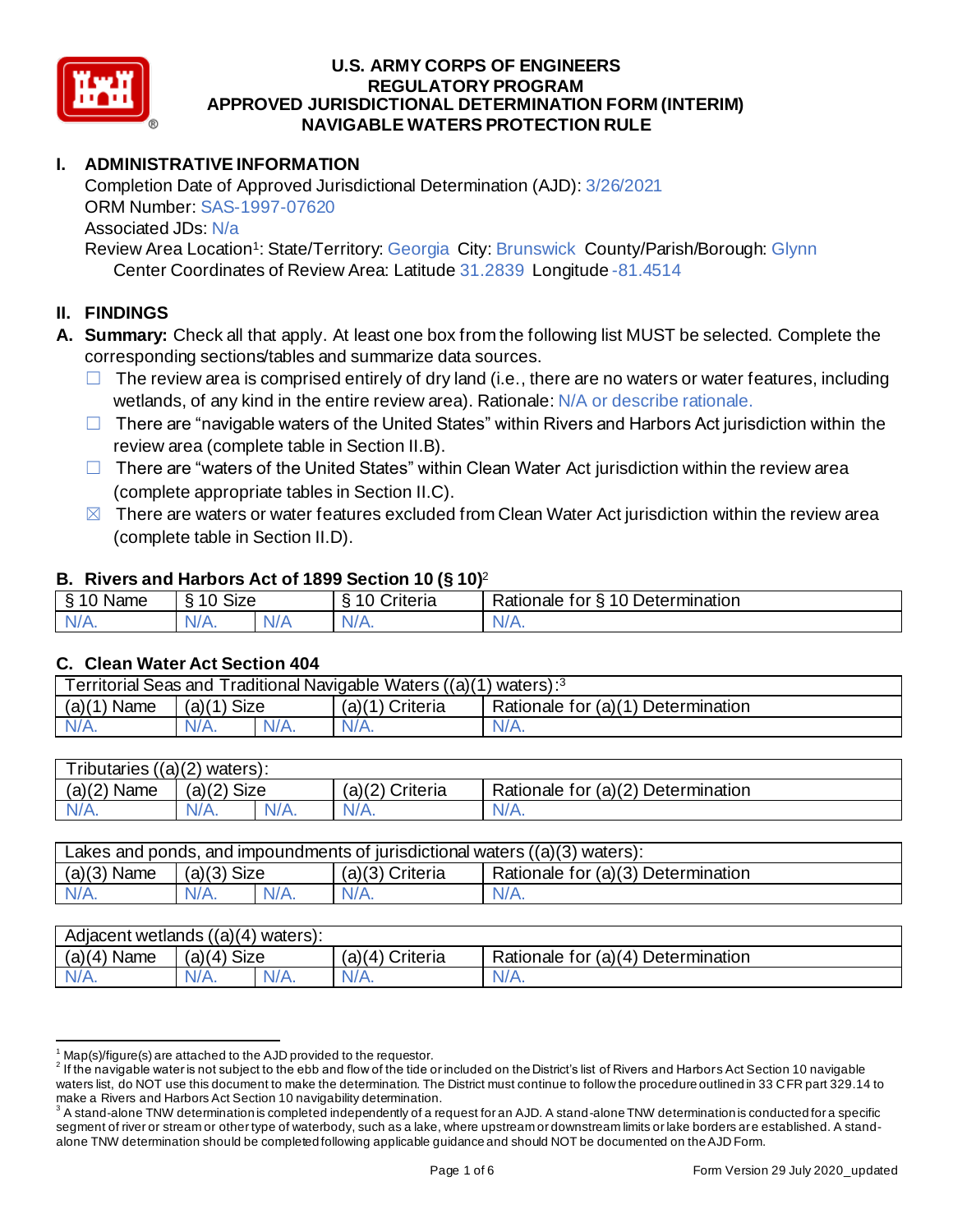

# **D. Excluded Waters or Features**

| <b>D. Excluded Waters or Features</b>               |                       |                  | <b>U.S. ARMY CORPS OF ENGINEERS</b><br><b>REGULATORY PROGRAM</b><br><b>NAVIGABLE WATERS PROTECTION RULE</b> | APPROVED JURISDICTIONAL DETERMINATION FORM (INTERIM)                                                                                                                                                                                                                                                                                                                    |
|-----------------------------------------------------|-----------------------|------------------|-------------------------------------------------------------------------------------------------------------|-------------------------------------------------------------------------------------------------------------------------------------------------------------------------------------------------------------------------------------------------------------------------------------------------------------------------------------------------------------------------|
| Excluded waters $((b)(1) - (b)(12))$ : <sup>4</sup> |                       |                  |                                                                                                             |                                                                                                                                                                                                                                                                                                                                                                         |
| <b>Exclusion Name</b>                               | <b>Exclusion Size</b> |                  | Exclusion <sup>5</sup>                                                                                      | Rationale for Exclusion Determination                                                                                                                                                                                                                                                                                                                                   |
| <b>Wetland B</b>                                    | 26.3                  | $\text{acre}(s)$ | $(b)(1)$ Non-<br>adjacent wetland.                                                                          | The wetland is not adjacent to any $(a)(1)-(a)(3)$<br>waters, nor does it abut any $(a)(1)-(a)(3)$ waters,<br>and it is not inundated by any $(a)(1)-(a)(3)$<br>waters in a typical year. It is physically separated<br>from all $(a)(1)-(a)(3)$ waters and does not have a<br>direct hydrologic surface connection to any<br>$(a)(1)-(a)(3)$ waters in a typical year. |
| <b>Wetland E</b>                                    | 0.93                  | $\text{acre}(s)$ | $(b)(1)$ Non-<br>adjacent wetland.                                                                          | The wetland is not adjacent to any $(a)(1)-(a)(3)$<br>waters, nor does it abut any $(a)(1)-(a)(3)$ waters,<br>and it is not inundated by any $(a)(1)-(a)(3)$<br>waters in a typical year. It is physically separated<br>from all $(a)(1)-(a)(3)$ waters and does not have a<br>direct hydrologic surface connection to any<br>$(a)(1)-(a)(3)$ waters in a typical year. |
| <b>Wetland F</b>                                    | 0.71                  | $\text{acre}(s)$ | $(b)(1)$ Non-<br>adjacent wetland.                                                                          | The wetland is not adjacent to any $(a)(1)-(a)(3)$<br>waters, nor does it abut any $(a)(1)-(a)(3)$ waters,<br>and it is not inundated by any $(a)(1)-(a)(3)$<br>waters in a typical year. It is physically separated<br>from all $(a)(1)-(a)(3)$ waters and does not have a<br>direct hydrologic surface connection to any<br>$(a)(1)-(a)(3)$ waters in a typical year. |
| <b>Wetland G</b>                                    | 0.56                  | $\text{acre}(s)$ | $(b)(1)$ Non-<br>adjacent wetland.                                                                          | The wetland is not adjacent to any $(a)(1)-(a)(3)$<br>waters, nor does it abut any $(a)(1)-(a)(3)$ waters,<br>and it is not inundated by any $(a)(1)-(a)(3)$<br>waters in a typical year. It is physically separated<br>from all $(a)(1)-(a)(3)$ waters and does not have a<br>direct hydrologic surface connection to any<br>$(a)(1)-(a)(3)$ waters in a typical year. |
| <b>Wetland I</b>                                    | 0.44                  | $\text{acre}(s)$ | $(b)(1)$ Non-<br>adjacent wetland.                                                                          | The wetland is not adjacent to any $(a)(1)-(a)(3)$<br>waters, nor does it abut any $(a)(1)-(a)(3)$ waters,<br>and it is not inundated by any $(a)(1)-(a)(3)$<br>waters in a typical year. It is physically separated<br>from all $(a)(1)-(a)(3)$ waters and does not have a<br>direct hydrologic surface connection to any<br>$(a)(1)-(a)(3)$ waters in a typical year. |
| <b>Wetland J</b>                                    | 0.29                  | $\text{acre}(s)$ | $(b)(1)$ Non-<br>adjacent wetland.                                                                          | The wetland is not adjacent to any $(a)(1)-(a)(3)$<br>waters, nor does it abut any (a)(1)-(a)(3) waters,<br>and it is not inundated by any $(a)(1)-(a)(3)$<br>waters in a typical year. It is physically separated<br>from all $(a)(1)-(a)(3)$ waters and does not have a<br>direct hydrologic surface connection to any<br>$(a)(1)-(a)(3)$ waters in a typical year.   |

<sup>&</sup>lt;sup>4</sup> Some excluded waters, such as (b)(2) and (b)(4), may not be specifically identified on the AJD form unless a requestor specifically asks a Corps district to do so. Corps districts may, in case-by-case instances, choose

 $5$  Because of the broad nature of the (b)(1) exclusion and in an effort to collect data on specific types of waters that would be covered by the (b)(1) exclusion, four sub-categories of (b)(1) exclusions were administratively created for the purposes of the AJD Form. These four sub-categories are not new exclusions, but are simply administrative distinctions and remain (b)(1) exclusions as defined by the NWPR.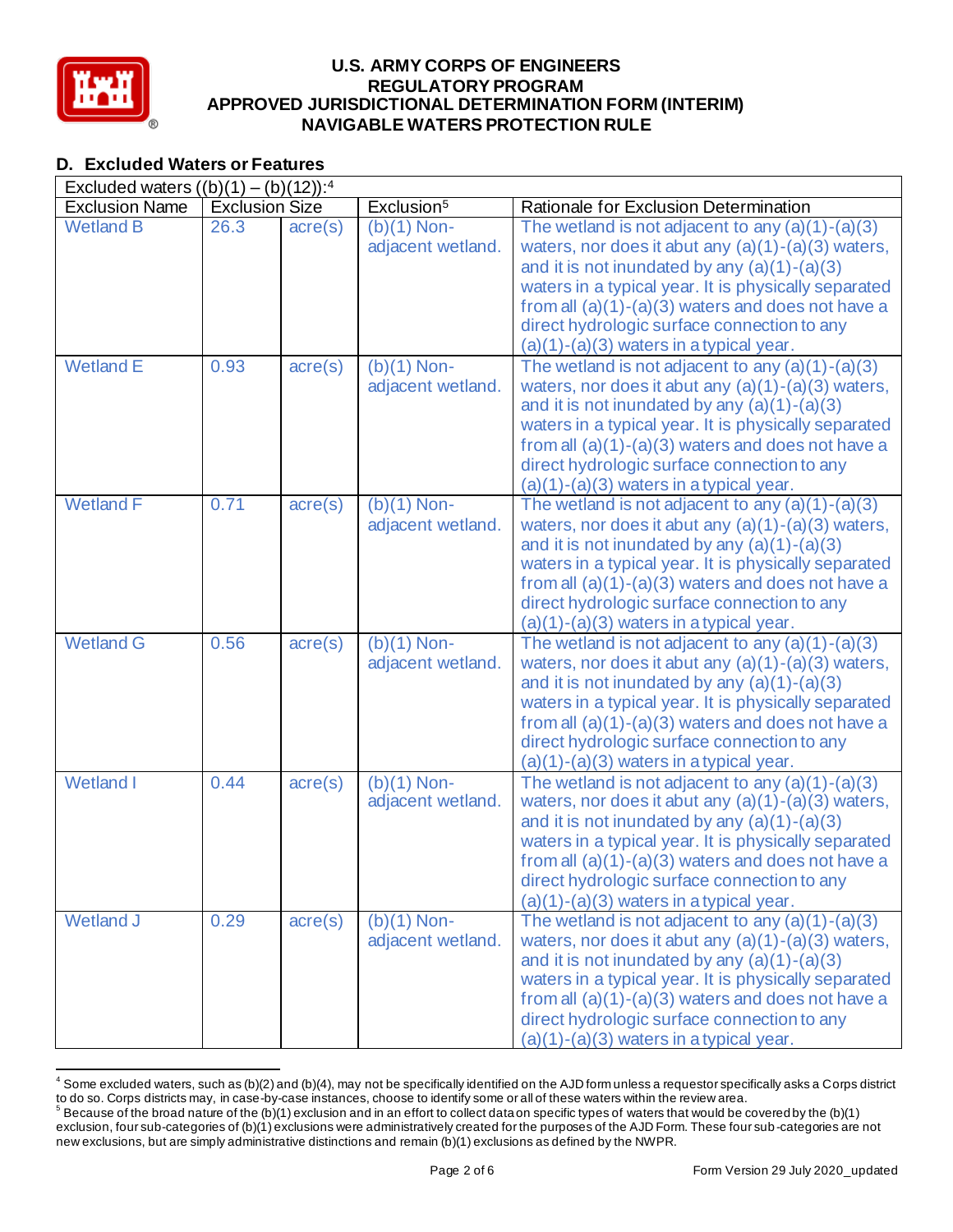

| Excluded waters $((b)(1) - (b)(12))$ : <sup>4</sup> |                       |                      |                                    |                                                                                                                                                                                                                                                                                                                                                                         |  |  |
|-----------------------------------------------------|-----------------------|----------------------|------------------------------------|-------------------------------------------------------------------------------------------------------------------------------------------------------------------------------------------------------------------------------------------------------------------------------------------------------------------------------------------------------------------------|--|--|
| <b>Exclusion Name</b>                               | <b>Exclusion Size</b> |                      | Exclusion <sup>5</sup>             | Rationale for Exclusion Determination                                                                                                                                                                                                                                                                                                                                   |  |  |
| <b>Wetland K</b>                                    | 0.27                  | $\text{acre}(s)$     | $(b)(1)$ Non-<br>adjacent wetland. | The wetland is not adjacent to any $(a)(1)-(a)(3)$<br>waters, nor does it abut any $(a)(1)-(a)(3)$ waters,<br>and it is not inundated by any $(a)(1)-(a)(3)$<br>waters in a typical year. It is physically separated<br>from all $(a)(1)-(a)(3)$ waters and does not have a<br>direct hydrologic surface connection to any<br>$(a)(1)-(a)(3)$ waters in a typical year. |  |  |
| <b>Wetland M</b>                                    | 0.19                  | $\text{acre}(s)$     | $(b)(1)$ Non-<br>adjacent wetland. | The wetland is not adjacent to any $(a)(1)-(a)(3)$<br>waters, nor does it abut any $(a)(1)-(a)(3)$ waters,<br>and it is not inundated by any $(a)(1)-(a)(3)$<br>waters in a typical year. It is physically separated<br>from all $(a)(1)-(a)(3)$ waters and does not have a<br>direct hydrologic surface connection to any<br>$(a)(1)-(a)(3)$ waters in a typical year. |  |  |
| <b>Wetland N</b>                                    | 0.18                  | $\text{acre}(s)$     | $(b)(1)$ Non-<br>adjacent wetland. | The wetland is not adjacent to any $(a)(1)-(a)(3)$<br>waters, nor does it abut any $(a)(1)-(a)(3)$ waters,<br>and it is not inundated by any $(a)(1)-(a)(3)$<br>waters in a typical year. It is physically separated<br>from all $(a)(1)-(a)(3)$ waters and does not have a<br>direct hydrologic surface connection to any<br>$(a)(1)-(a)(3)$ waters in a typical year. |  |  |
| <b>Wetland O</b>                                    | 0.14                  | $\overline{acre}(s)$ | $(b)(1)$ Non-<br>adjacent wetland. | The wetland is not adjacent to any $(a)(1)-(a)(3)$<br>waters, nor does it abut any $(a)(1)-(a)(3)$ waters,<br>and it is not inundated by any $(a)(1)-(a)(3)$<br>waters in a typical year. It is physically separated<br>from all $(a)(1)-(a)(3)$ waters and does not have a<br>direct hydrologic surface connection to any<br>$(a)(1)-(a)(3)$ waters in a typical year. |  |  |
| <b>Wetland P</b>                                    | 0.10                  | $\text{acre}(s)$     | $(b)(1)$ Non-<br>adjacent wetland. | The wetland is not adjacent to any $(a)(1)-(a)(3)$<br>waters, nor does it abut any $(a)(1)-(a)(3)$ waters,<br>and it is not inundated by any $(a)(1)-(a)(3)$<br>waters in a typical year. It is physically separated<br>from all $(a)(1)-(a)(3)$ waters and does not have a<br>direct hydrologic surface connection to any<br>$(a)(1)-(a)(3)$ waters in a typical year. |  |  |
| <b>Wetland Q</b>                                    | 0.08                  | $\text{acre}(s)$     | $(b)(1)$ Non-<br>adjacent wetland. | The wetland is not adjacent to any $(a)(1)-(a)(3)$<br>waters, nor does it abut any $(a)(1)-(a)(3)$ waters,<br>and it is not inundated by any $(a)(1)-(a)(3)$<br>waters in a typical year. It is physically separated<br>from all $(a)(1)-(a)(3)$ waters and does not have a<br>direct hydrologic surface connection to any<br>$(a)(1)-(a)(3)$ waters in a typical year. |  |  |
| <b>Wetland R</b>                                    | 0.06                  | $\text{acre}(s)$     | $(b)(1)$ Non-<br>adjacent wetland. | The wetland is not adjacent to any $(a)(1)-(a)(3)$<br>waters, nor does it abut any $(a)(1)-(a)(3)$ waters,<br>and it is not inundated by any $(a)(1)-(a)(3)$<br>waters in a typical year. It is physically separated<br>from all $(a)(1)-(a)(3)$ waters and does not have a                                                                                             |  |  |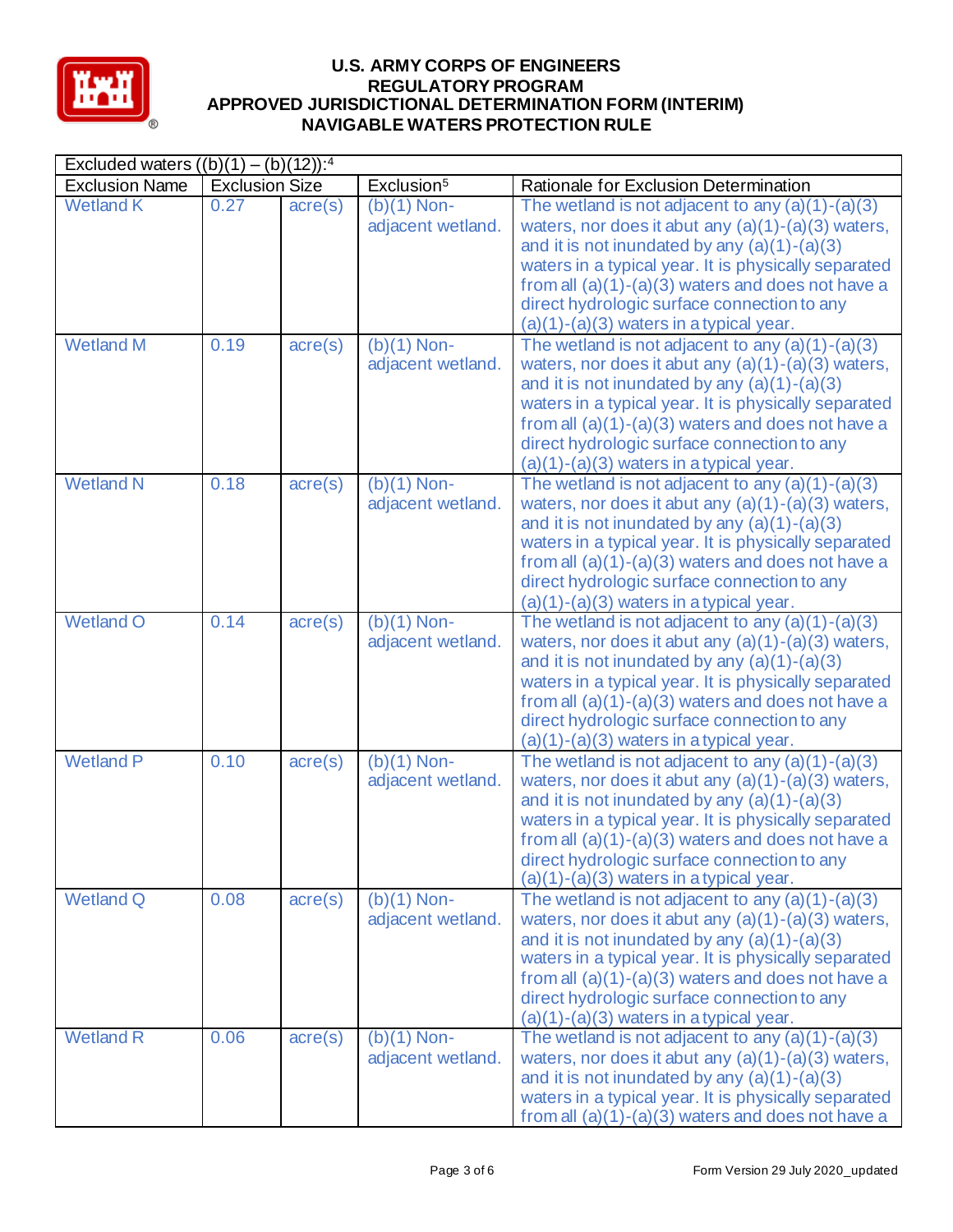

| Excluded waters $((b)(1) - (b)(12))$ : <sup>4</sup> |                       |                  |                                                                                                                                                                                                                                              |                                                                                                                                                                                                                                                                                                                                                                                                                      |
|-----------------------------------------------------|-----------------------|------------------|----------------------------------------------------------------------------------------------------------------------------------------------------------------------------------------------------------------------------------------------|----------------------------------------------------------------------------------------------------------------------------------------------------------------------------------------------------------------------------------------------------------------------------------------------------------------------------------------------------------------------------------------------------------------------|
| <b>Exclusion Name</b>                               | <b>Exclusion Size</b> |                  | Exclusion <sup>5</sup>                                                                                                                                                                                                                       | Rationale for Exclusion Determination                                                                                                                                                                                                                                                                                                                                                                                |
|                                                     |                       |                  |                                                                                                                                                                                                                                              | direct hydrologic surface connection to any<br>$(a)(1)-(a)(3)$ waters in a typical year.                                                                                                                                                                                                                                                                                                                             |
| <b>Wetland S</b>                                    | 0.05                  | $\text{acre}(s)$ | $(b)(1)$ Non-<br>adjacent wetland.                                                                                                                                                                                                           | The wetland is not adjacent to any $(a)(1)-(a)(3)$<br>waters, nor does it abut any $(a)(1)-(a)(3)$ waters,<br>and it is not inundated by any $(a)(1)-(a)(3)$<br>waters in a typical year. It is physically separated<br>from all $(a)(1)-(a)(3)$ waters and does not have a<br>direct hydrologic surface connection to any<br>$(a)(1)-(a)(3)$ waters in a typical year.                                              |
| <b>Borrow Pit</b>                                   | 2.14                  | $\text{acre}(s)$ | $(b)(1)$ Lake/pond<br>or impoundment<br>that does not<br>contribute surface<br>water flow directly<br>or indirectly to an<br>$(a)(1)$ water and<br>is not inundated<br>by flooding from<br>an $(a)(1)-(a)(3)$<br>water in a typical<br>vear. | The borrow pit is not adjacent to any $(a)(1)-(a)(3)$<br>waters, nor does it abut any $(a)(1)-(a)(3)$ waters,<br>and it is not inundated by any $(a)(1)-(a)(3)$<br>waters in a typical year. It is physically separated<br>from all $(a)(1)-(a)(3)$ waters and does not have a<br>direct hydrologic surface connection to any<br>$(a)(1)-(a)(3)$ waters in a typical year. It was<br>constructed entirely in upland. |

## **III. SUPPORTING INFORMATION**

- **A. Select/enter all resources** that were used to aid in this determination and attach data/maps to this document and/or references/citations in the administrative record, as appropriate.
	- $\boxtimes$  Information submitted by, or on behalf of, the applicant/consultant: AJD request submitted to Corps on 09/30/2020
		- This information is sufficient for purposes of this AJD. Rationale: N/A
	- $\Box$  Data sheets prepared by the Corps: Title(s) and/or date(s).
	- $\boxtimes$  Photographs: Other: Site photographs
	- $\boxtimes$  Corps site visit(s) conducted on: 11/17/2020
	- ☐ Previous Jurisdictional Determinations (AJDs or PJDs): ORM Number(s) and date(s).
	- ☒ Antecedent Precipitation Tool: *provide detailed discussion in Section III.B*.
	- ☒ USDA NRCS Soil Survey: Figure 3 dated September 29, 2020
	- ☒ USFWS NWI maps: Figure 4 dated September 29, 2020
	- ☒ USGS topographic maps: Figure 2 dated September 29, 2020

### **Other data sources used to aid in this determination:**

| Data Source (select) | Name and/or date and other relevant information |
|----------------------|-------------------------------------------------|
| <b>USGS Sources</b>  | $N/A$ .                                         |
| <b>USDA Sources</b>  | $N/A$ .                                         |
| <b>NOAA Sources</b>  | Figure 7 dated August 24, 2020 LiDAR from 2010  |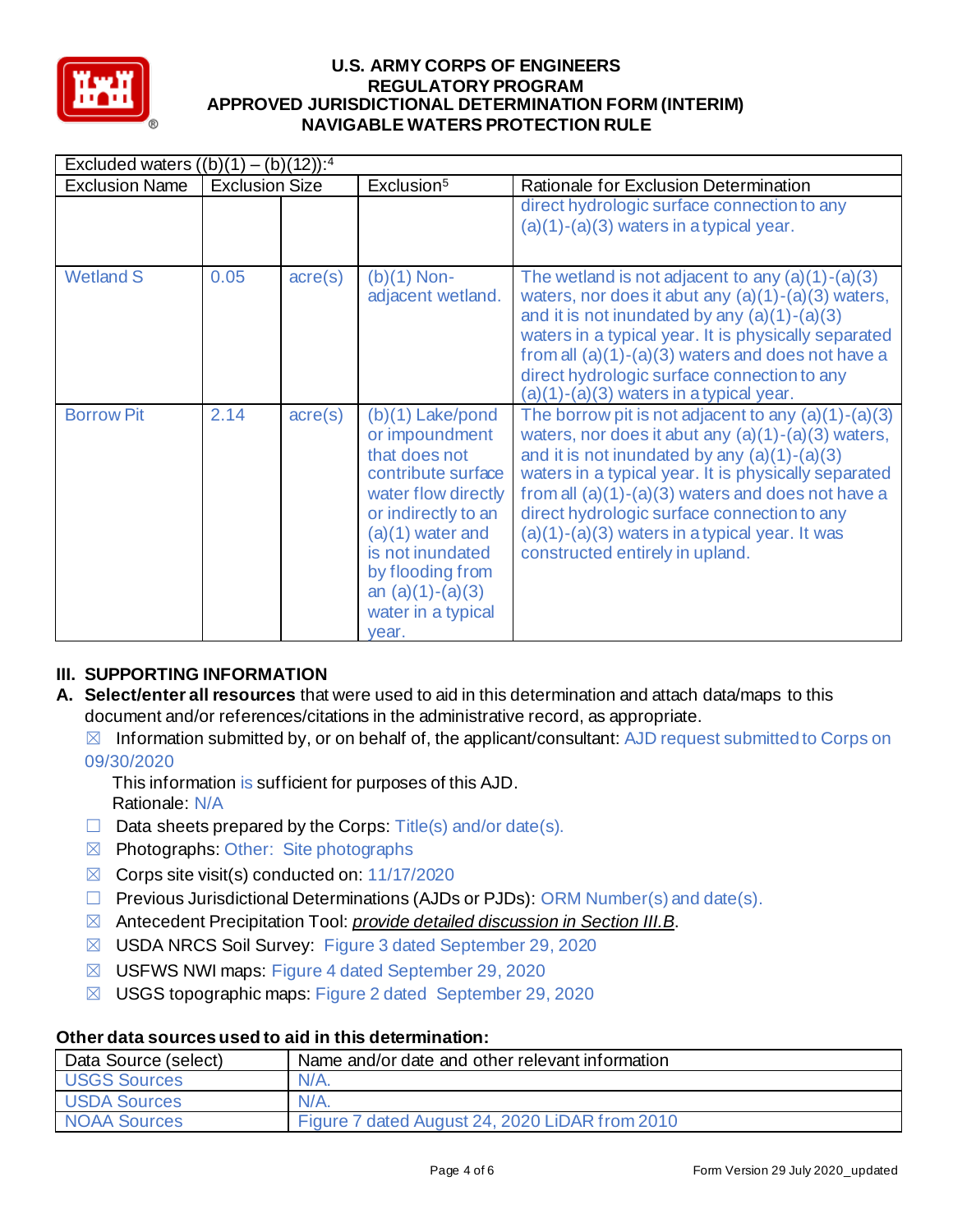

| Data Source (select)       | Name and/or date and other relevant information |
|----------------------------|-------------------------------------------------|
| <b>USACE Sources</b>       | $N/A$ .                                         |
| State/Local/Tribal Sources | $N/A$ .                                         |
| <b>Other Sources</b>       | $N/A$ .                                         |

- was conducted during moderate drought (Drought Index (PDSI)) and that "normal" rainfall conditions were drought (Drought Index (PDSI)) and that "normal" rainfall conditions were present for the nearest weather **B. Typical year assessment(s):** The data forms provided by Resource Land Consultants indicate that they performed a wetland delineation of the project area on April 19, 2017. Using the Antecedent Precipitation Tool Version 1.0, which used rainfall data from area weather stations, we have determined the delineation present for the nearest weather station on the date of the wetland delineation. With regards to the Corps site visit on 11/17/2020, the APT results indicated that the site visit was conducted during the incipient stations on the date of the site visit.
- **C. Additional comments to support AJD:** Wetland B is surrounded on the east, west and north by upland and a road to the south that severs a connection to Wetland A. There is no direct hydrologic surface connection between Wetland B and an  $(a)(1)-(3)$  water. Wetland B is approximately 2.0 miles from the nearest TNW, South Altamaha River.

Wetland E is a depressional landform surrounded on the east, west and south by upland and a road to the north that severs a connection to Wetland A. There is no direct hydrologic surface connection between Wetland E and an (a)(1)-(3) water. Wetland E is approximately 2.0 miles from the nearest TNW, South Altamaha River.

Wetland F is a depressional landform surrounded on all sides by upland including Harry Driggers Boulevard to the south. There is no direct hydrologic surface connection between Wetland F and an (a)(1) - (3) water. Wetland F is approximately 3.0 miles from the nearest TNW, South Altamaha River.

Wetland G is a depressional landform surrounded on all sides by upland including Harry Driggers Boulevard to the south. There is no direct hydrologic surface connection between Wetland G and an (a)(1) - (3) water. Wetland G is approximately 3.0 miles from the nearest TNW, South Altamaha River.

Wetland I is a depressional landform surrounded on all sides by upland. There is no direct hydrologic surface connection between Wetland I and an (a)(1)-(3) water. Wetland I is approximately 3.0 miles from the nearest TNW, South Altamaha River.

Wetland J is a depressional landform surrounded on all sides by upland. There is no direct hydrologic surface connection between Wetland J and an (a)(1)-(3) water. Wetland J is approximately 3.0 miles from the nearest TNW, South Altamaha River.

Wetland K is a depressional landform surrounded on all sides by upland. There is no direct hydrologic surface connection between Wetland K and an (a)(1)-(3) water. Wetland K is approximately 2.0 miles from the nearest TNW, South Altamaha River.

Wetland M is a depressional landform surrounded on all sides by upland. There is no direct hydrologic surface connection between Wetland M and an (a)(1)-(3) water. Wetland M is approximately 2.5 miles from